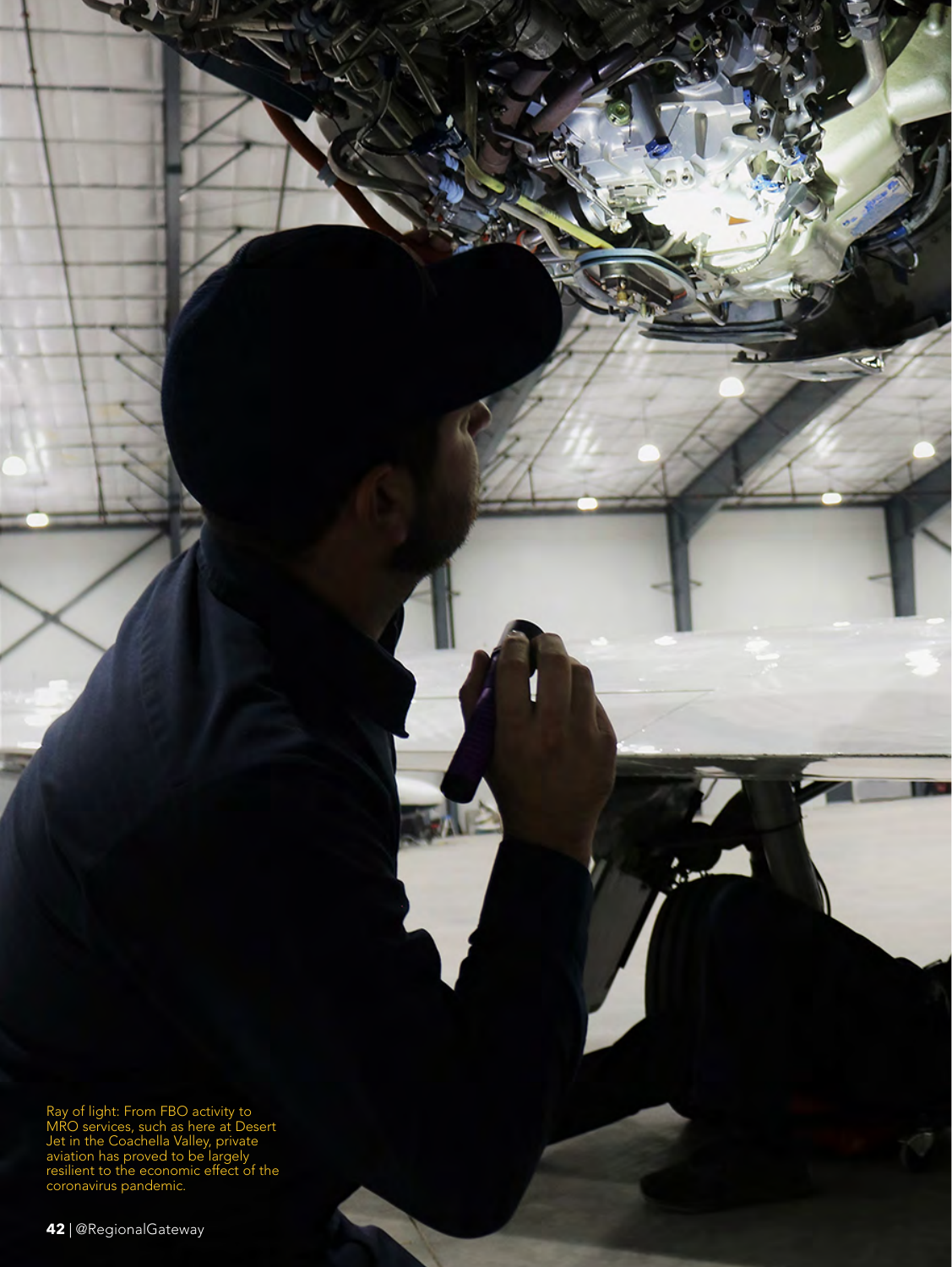## Business aviation

# US Bizav's recovery flight path

Taking a snapshot of corporate flying in the US, Howard Slutsken talks to FBOs at three regional airports offering a range of concierge, MRO and sales services to see what opportunities have arisen as a result of the global pandemic.

In the spring of 2020, global aviation flew into the COVID-19 pandemic's brick wall, with thousands of aircraft grounded and airline flight schedules decimated.

In the United States, airport terminals saw just a trickle of passengers, with only about 500 of the more than 5,000 airports in the US normally served by airlines. However, corporate aviation users were able to continue their point-to-point travel.

"The flying in business aviation did slow significantly, but once the operators learned how to conduct operations safely, flights continued. Essential, humanitarian flights were first, and we're now seeing a return to regular operations," says Stewart D'Leon, Director, Technical Operations for the National Business Aviation Association (NBAA).

#### **STEADY RECOVERY IN CALIFORNIA'S COACHELLA VALLEY**

East of the Los Angeles megalopolis is the Coachella Valley, anchored by the popular vacation and recreation destination of Palm Springs.

With nine cities spread out over the 45-mile long valley, many personal flights target Thermal Airport (TRM) – officially known as Jacqueline Cochran Regional Airport [named after the famous aviator] – at the east end of the desert region.

"A large majority of our traffic, unlike a lot of FBOs, is recreational," explains Jared Fox, CEO of Desert Jet, which operates FBO and MRO services along with a charter fleet at TRM.

"Pre-pandemic, Desert Jet had a very rosy picture. We had just completed our FBO and air-conditioned hangar, and we were happy to be moving out of our temporary facility."

According to Fox, when the pandemic hit in March 2020, FBO operations slowed dramatically, with only a few incoming flights that were almost exclusively passenger pick-ups.

"Then, into April and May, we went down to almost no business in any of our three companies. That was extremely alarming, as you can imagine."

Desert Jet started to make changes to prepare for the unknown impact of the pandemic. But just a month or so later, the clientele began to trickle back into the region.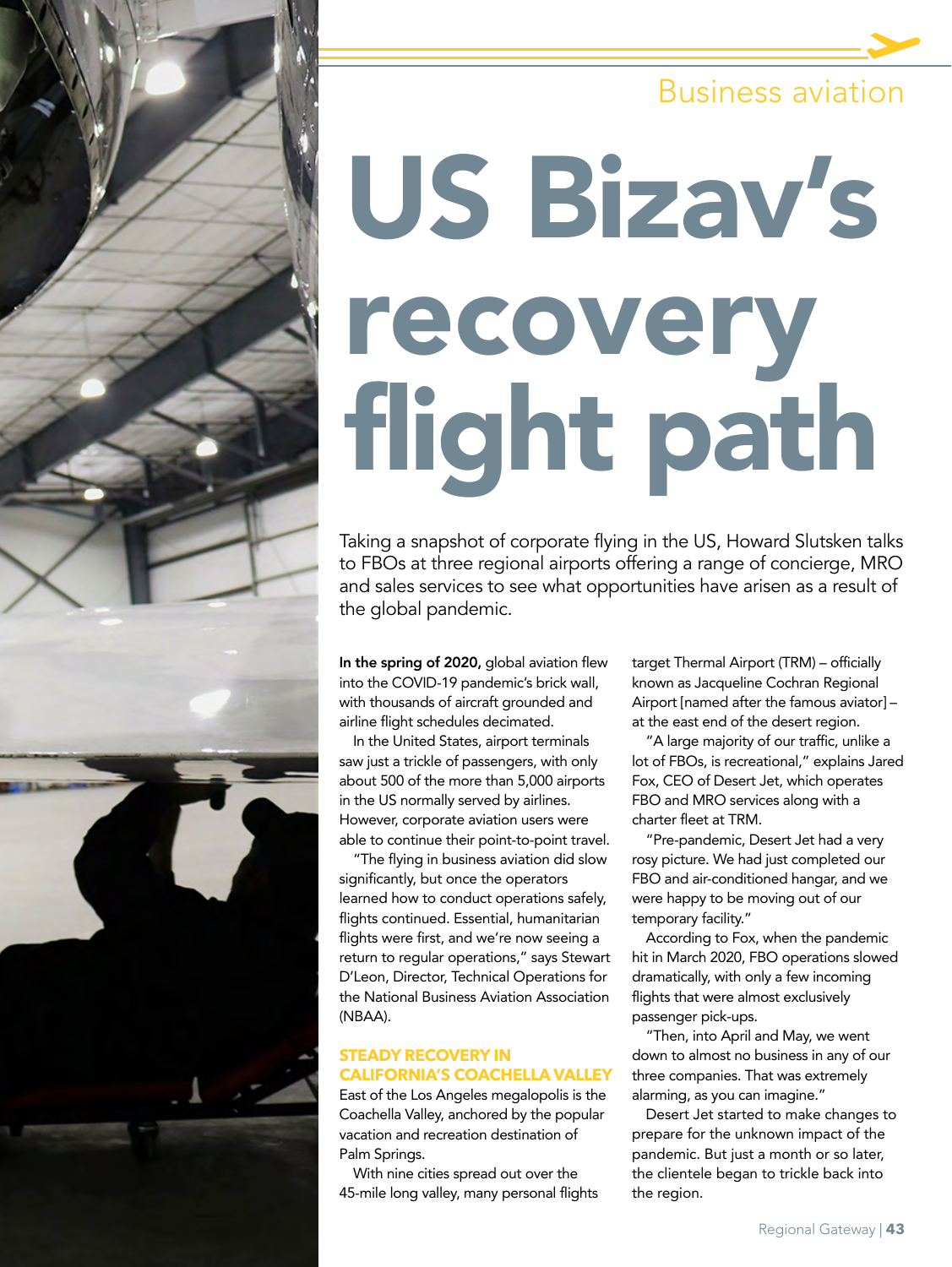Seeing an opportunity for its MRO, the company targeted owners of unutilised aircraft. Those business development efforts resulted in an uptick in deferred and scheduled maintenance work.

On its charter fleet, at the MRO, and at its brand-new, touchless FBO building, Desert Jet immediately set up procedures to follow the US Centers for Disease Control and Prevention (CDC) COVID-19 safety guidelines.

"Our primary focus is on safety and service to our employees and our clients," says Fox. "Our detailing team offers a decontamination process for any aircraft that comes into our FBO."

Desert Jet continues to see an increase in operations, which Fox said is "primarily because of a tonne of new entrants. Before, people may have had the means but didn't see the value. They've come around now and see tremendous value in utilising private aviation. We're bullish on all three of the businesses – the MRO, the FBO and the charter company."

#### **FLORIDA SUNSHINE**

Around 2,200 miles to the east of TRM, Fort Lauderdale Executive Airport (FXE) is one of the busiest non-airline airports in southern Florida, a favourite destination for corporate and private travellers alike.



Blue skies ahead for JA Air Center: "We're on target to do our busiest month – ever."

Banyan Air Service has been based at FXE since 1979, providing FBO and MRO services, along with flight training and aircraft sales from its more than one million square foot hangar and office facilities.

Jon Tonko, Director of FBO Services, says that it is "very much business as usual" at Banyan's FBO.

"Right after the pandemic hit in March 2020, we did have a slowdown across the business. However, by June 2020, we began seeing more traffic. We've actually had a 38% increase [in gallons sold] at the FBO, from 2019 versus this year, 2021. And the charter and fractional flights are through the roof.

"There are people who may have avoided jumping into private aviation – maybe they were flying first class on commercial airlines. But then the

"Our primary focus is on safety and service to our employees and our clients. Our detailing team offers a decontamination process for any aircraft that comes into our FBO."

Jared Fox, CEO, Desert Jet

Parks and recreation: Desert Jet continues to see an increase in its operations. "We're bullish on all three of the businesses – the MRO, the FBO and the charter company.